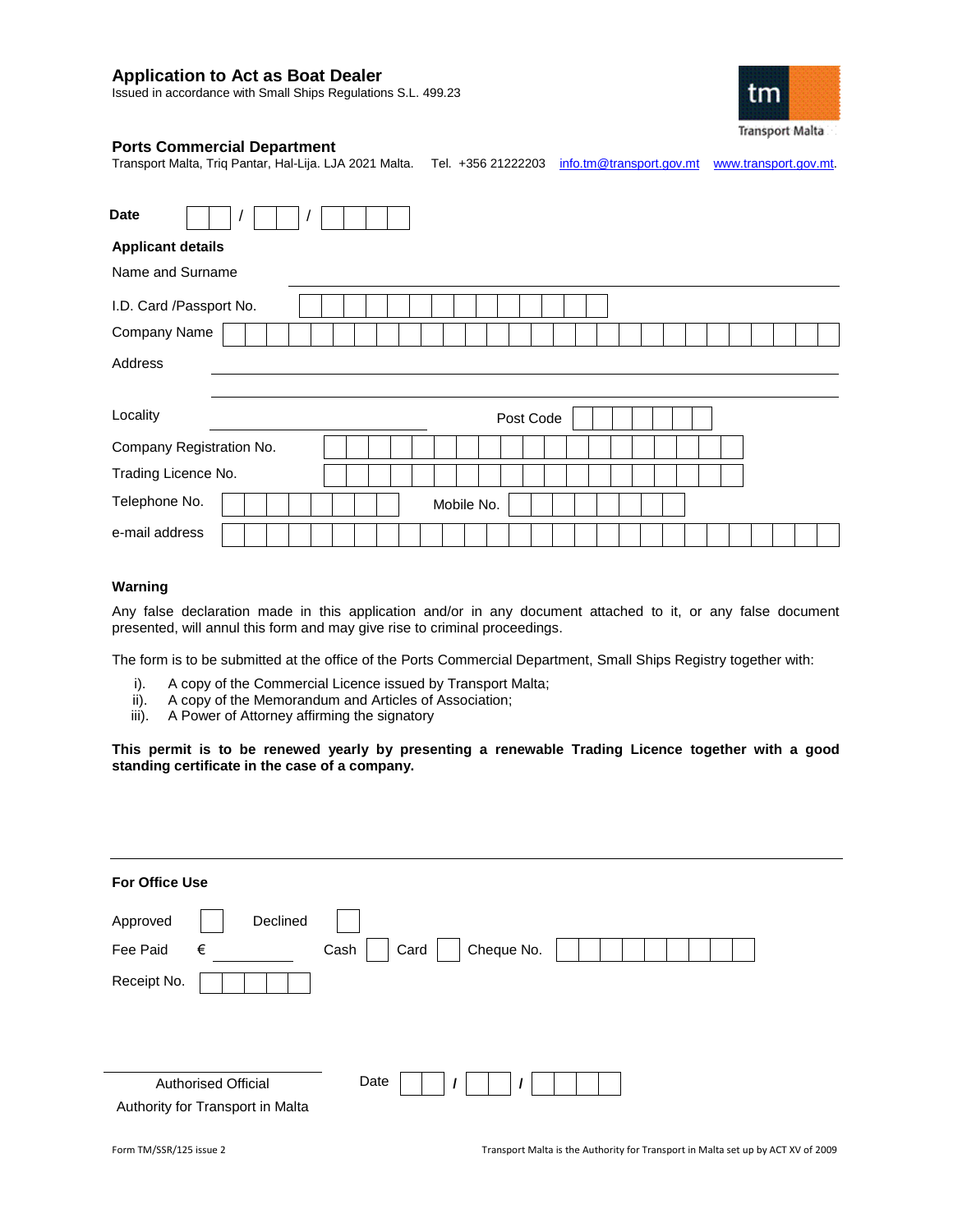# **Applikazzjoni għall-permess ta' "Boat Dealer"**

Maħruġ skond ir-Regolamenti għall-Vapuri Żgħar S.L. 499.23



# **Ports Commercial Department**

Transport Malta, Triq Pantar, Hal-Lija. LJA 2021 Malta. Tel. +356 21222203 [info.tm@transport.gov.mt](mailto:info.tm@transport.gov.mt) [www.transport.gov.mt.](http://www.transport.gov.mt/)

| <b>Data</b>                            |  |                |                |  |  |  |  |  |  |  |  |
|----------------------------------------|--|----------------|----------------|--|--|--|--|--|--|--|--|
| Dettalji tal-Applikant                 |  |                |                |  |  |  |  |  |  |  |  |
| Isem u Kunjom                          |  |                |                |  |  |  |  |  |  |  |  |
| Numru tal-karta tal-I.D. jew Passaport |  |                |                |  |  |  |  |  |  |  |  |
| Isem il-Kumpanija                      |  |                |                |  |  |  |  |  |  |  |  |
| Indirizz                               |  |                |                |  |  |  |  |  |  |  |  |
|                                        |  |                |                |  |  |  |  |  |  |  |  |
| Lokalità                               |  |                | Kodići Postali |  |  |  |  |  |  |  |  |
| Nru. ta' Reģistrazzjoni tal-Kumpanija  |  |                |                |  |  |  |  |  |  |  |  |
| Nru. ta' licenzja tal-kummerc          |  |                |                |  |  |  |  |  |  |  |  |
| Nru. ta' Telephone                     |  | Nru tal-Mobile |                |  |  |  |  |  |  |  |  |
| e-mail address                         |  |                |                |  |  |  |  |  |  |  |  |

## **Twissija**

Kull stqarrija falza f'din l-applikazzjoni u/jew dokument anness magħha, jew xi document falz ippreżentat, iwassal biex din l-appikazzjoni tiġi mħassra kif wkoll jistgħu jittieħdu passi kriminali kontra l-applikant.

Din il-formola trid tiġi ppreżentata fl-uffiċċju tal-*Ports Commercial Department, Small Ships Registry* flimkien ma':

- iv). Kopja tal-liċenzja tal-kummerċ maħruġ minn Transport Malta;
- v). Kopja tal-Memorandum tal-Assoċjazzjoni;
- vi). Prokura li tikkonferma l-firmatur.

**Dan il-permess irid jiġi mġedded kull sena billi tiġi ppreżentata liċenzja tal-kummerċ mġedda flimkien ma' "good standing certificate" f'każ ta' kumpanija.**

| Għall-użu tal-Ufficcju                                                                 |
|----------------------------------------------------------------------------------------|
| Michud<br>Approvat<br>Nru. tac-Cheque<br>$\in$<br>Flus kontanti<br>Card<br><b>Hlas</b> |
| Nru ta' Ricevuta                                                                       |
| Data<br>Ufficcjal Awtoriżżat<br>Awtorità tat-Trasport f'Malta                          |